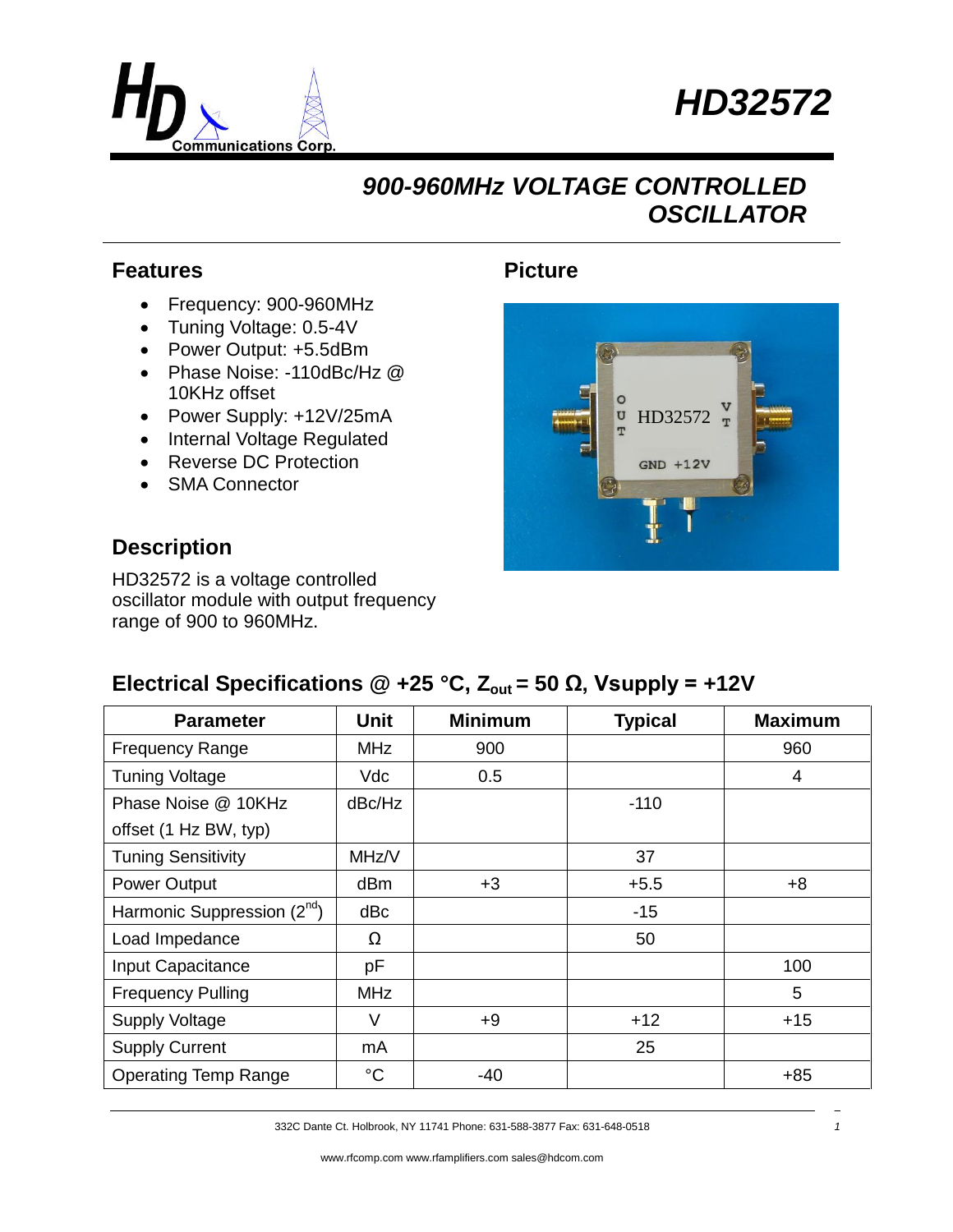



## *900-960MHz VOLTAGE CONTROLLED OSCILLATOR*

### **Typical Performance @ +25 °C**



<sup>332</sup>C Dante Ct. Holbrook, NY 11741 Phone: 631-588-3877 Fax: 631-648-0518